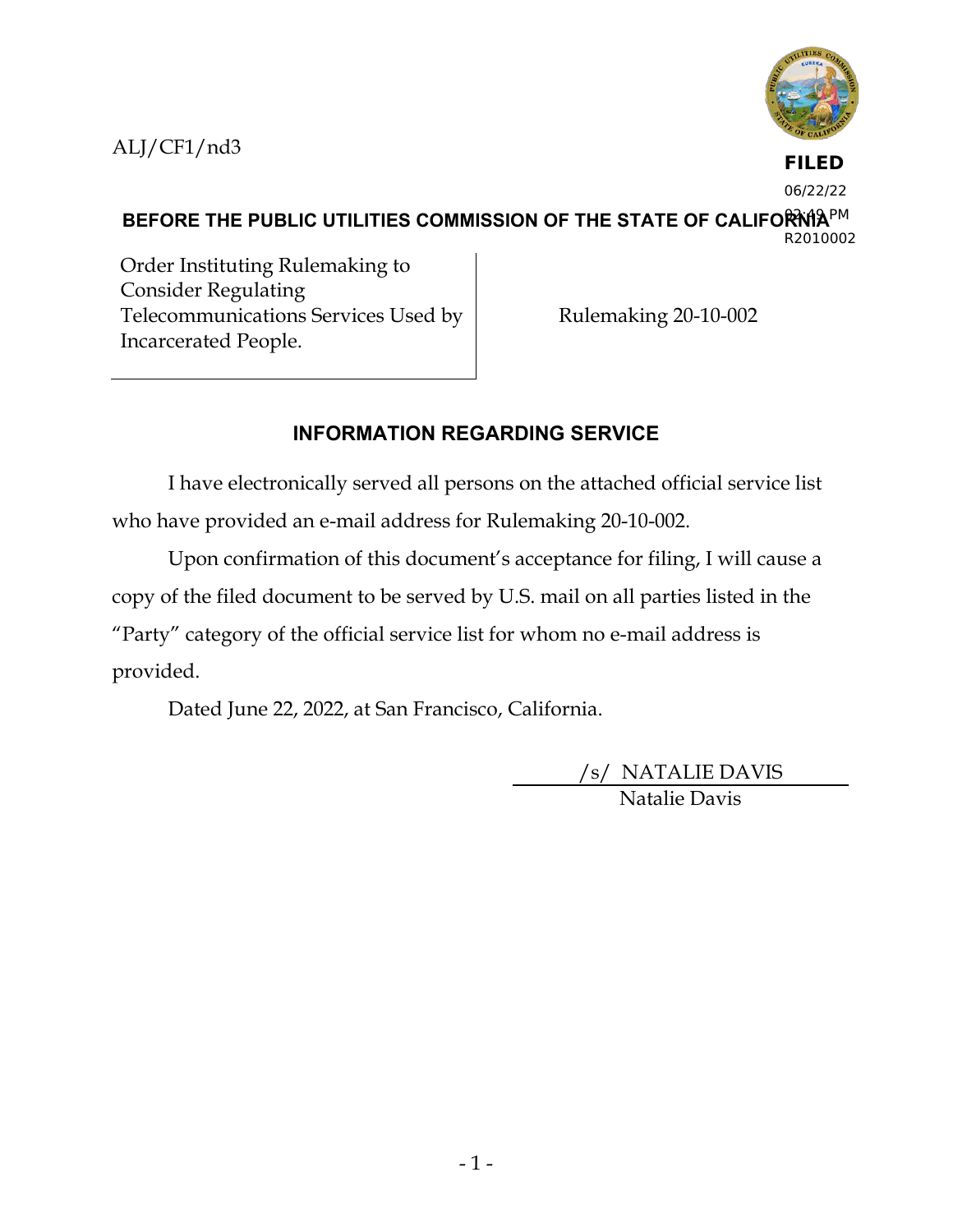.

## **NOTICE**

Persons should notify the Process Office, Public Utilities Commission, 505 Van Ness Avenue, Room 2000, San Francisco, CA 94102, of any change of address to ensure that they continue to receive documents. You must indicate the proceeding number on the service list on which your name appears.

\* \* \* \* \* \* \* \* \* \* \* \* \* \* \* \* \* \* \* \* \* \* \* \* \* \* \* \* \* \* \* \* \* \* \* \* \* \* \* \* \* \* \* \* \* \*

The Commission's policy is to schedule hearings (meetings, workshops, etc.) in locations that are accessible to people with disabilities. To verify that a particular location is accessible, call: Calendar Clerk (415) 703-1203.

If specialized accommodations for the disabled are needed, e.g., sign language interpreters, those making the arrangements must call the Public Advisor at (415) 703-2074 or TDD# (415) 703-2032 five working days in advance of the event.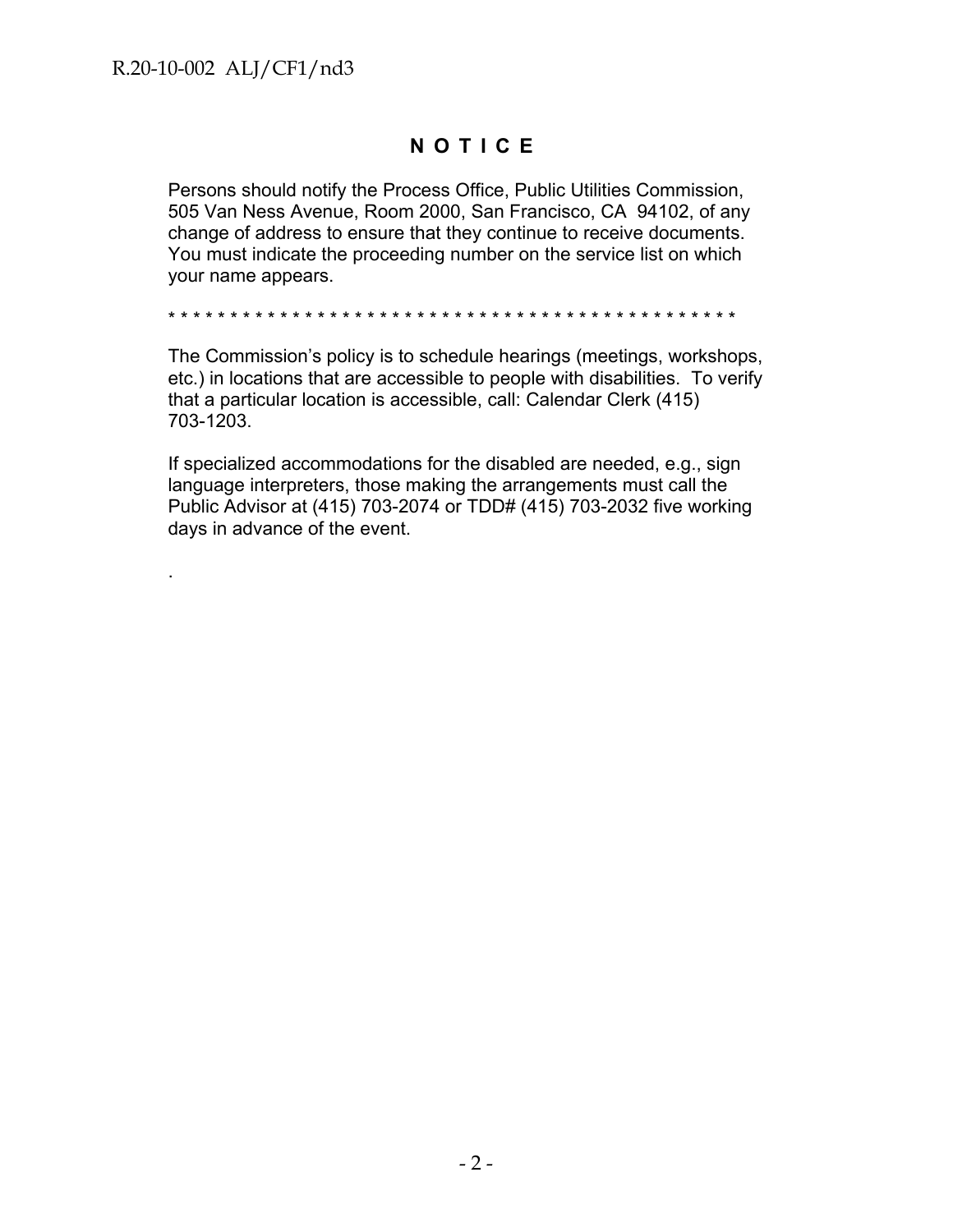**\*\*\*\*\*\*\*\*\*\*\*\* SERVICE LIST \*\*\*\*\*\*\*\*\*\*\* Last Updated on 19-MAY-2022 by: AHB R2010002 LIST**

#### **\*\*\*\*\*\*\*\*\*\*\*\*\*\* PARTIES \*\*\*\*\*\*\*\*\*\*\*\*\*\***

Waihun Yee Cfo CAL-ORE TELEPHONE COMPANY 719 WEST THIRD STREET DORRIS CA 96023 (530) 397-2211 waihun@calore.net For: Cal-Ore Telephone Company

Yvonne Wooster Regulatory Manager CALAVERAS TELEPHONE COMPANY PO BOX 37 COPPEROPOLIS CA 95228 (209) 785-2211 ysmythe@caltel.com For: Calaveras Telephone Company

\_\_\_\_\_\_\_\_\_\_\_\_\_\_\_\_\_\_\_\_\_\_\_\_\_\_\_\_\_\_\_\_\_\_\_\_\_\_\_\_\_\_\_\_

\_\_\_\_\_\_\_\_\_\_\_\_\_\_\_\_\_\_\_\_\_\_\_\_\_\_\_\_\_\_\_\_\_\_\_\_\_\_\_\_\_\_\_\_

Melissa W. Kasnitz Attorney CENTER FOR ACCESSIBLE TECHNOLOGY 3075 ADELINE STREET, SUITE 220 BERKELEY CA 94703 (510) 841-3224 X2019 service@cforat.org For: Center for Accessible Technology

Charlie Born Director, Government And Gov Affairs CITIZENS TELECOMMUNICATIONS CO. OF CA. 1201 K STREET, SUITE 1980 SACRAMENTO CA 95814 (916) 686-3570 charlie.born@ftr.com For: Citizens Telecommunications Co. of Ca. \_\_\_\_\_\_\_\_\_\_\_\_\_\_\_\_\_\_\_\_\_\_\_\_\_\_\_\_\_\_\_\_\_\_\_\_\_\_\_\_\_\_\_\_

\_\_\_\_\_\_\_\_\_\_\_\_\_\_\_\_\_\_\_\_\_\_\_\_\_\_\_\_\_\_\_\_\_\_\_\_\_\_\_\_\_\_\_\_

\_\_\_\_\_\_\_\_\_\_\_\_\_\_\_\_\_\_\_\_\_\_\_\_\_\_\_\_\_\_\_\_\_\_\_\_\_\_\_\_\_\_\_\_

Scott Merrill Attorney **CPUC** EMAIL ONLY EMAIL ONLY CA 00000 (916) 894-5742 Scott.Merrill@cpuc.ca.gov For: Public Advocate $\hat{\mathbf{a}} \in \mathbb{R}^{\text{TM}}$ s Office Eric Votaw Ceo DUCOR TELEPHONE COMPANY 9950 W VAN BUREN ST., SUITE 135 AVONDALE AZ 85323 (559) 534-2211 evotaw@varcomm.biz For: Ducor Telephone Company

Nwamaka Agbo Policy Associate, Green Collar Jobs Cmpg ELLA BAKER CENTER FOR HUMAN RIGHTS EMAIL ONLY EMAIL ONLY CA 00000 (510) 285-8222 nwamaka@ellabakercenter.org For: Ella Baker Center for Human Rights

\_\_\_\_\_\_\_\_\_\_\_\_\_\_\_\_\_\_\_\_\_\_\_\_\_\_\_\_\_\_\_\_\_\_\_\_\_\_\_\_\_\_\_\_

\_\_\_\_\_\_\_\_\_\_\_\_\_\_\_\_\_\_\_\_\_\_\_\_\_\_\_\_\_\_\_\_\_\_\_\_\_\_\_\_\_\_\_\_

\_\_\_\_\_\_\_\_\_\_\_\_\_\_\_\_\_\_\_\_\_\_\_\_\_\_\_\_\_\_\_\_\_\_\_\_\_\_\_\_\_\_\_\_

David Clark Regulatory Manager FORESTHILL TELEPHONE COMPANY, INC. PO BOX 1189 FORESTHILL CA 95631 (559) 846-4892 dclark@sebastiancorp.com For: Foresthill Telephone Company, Inc.

Charlie Born Sr. Mgr, Govt External Affairs FRONTIER CALIFORNIA INC. 1201 K STREET, SUITE 1980 SACRAMENTO CA 95814 (916) 986-3570 Charlie.Born@ftr.com For: Frontier California Inc.

Charlie Born Director, Government And Gov Affairs FRONTIER COMM OF THE SOUTHWEST INC. 1201 K STREET, SUITE 1980 SACRAMENTO CA 95814 (916) 686-3570 charlie.born@ftr.com For: Frontier Communications of the Southwest Inc.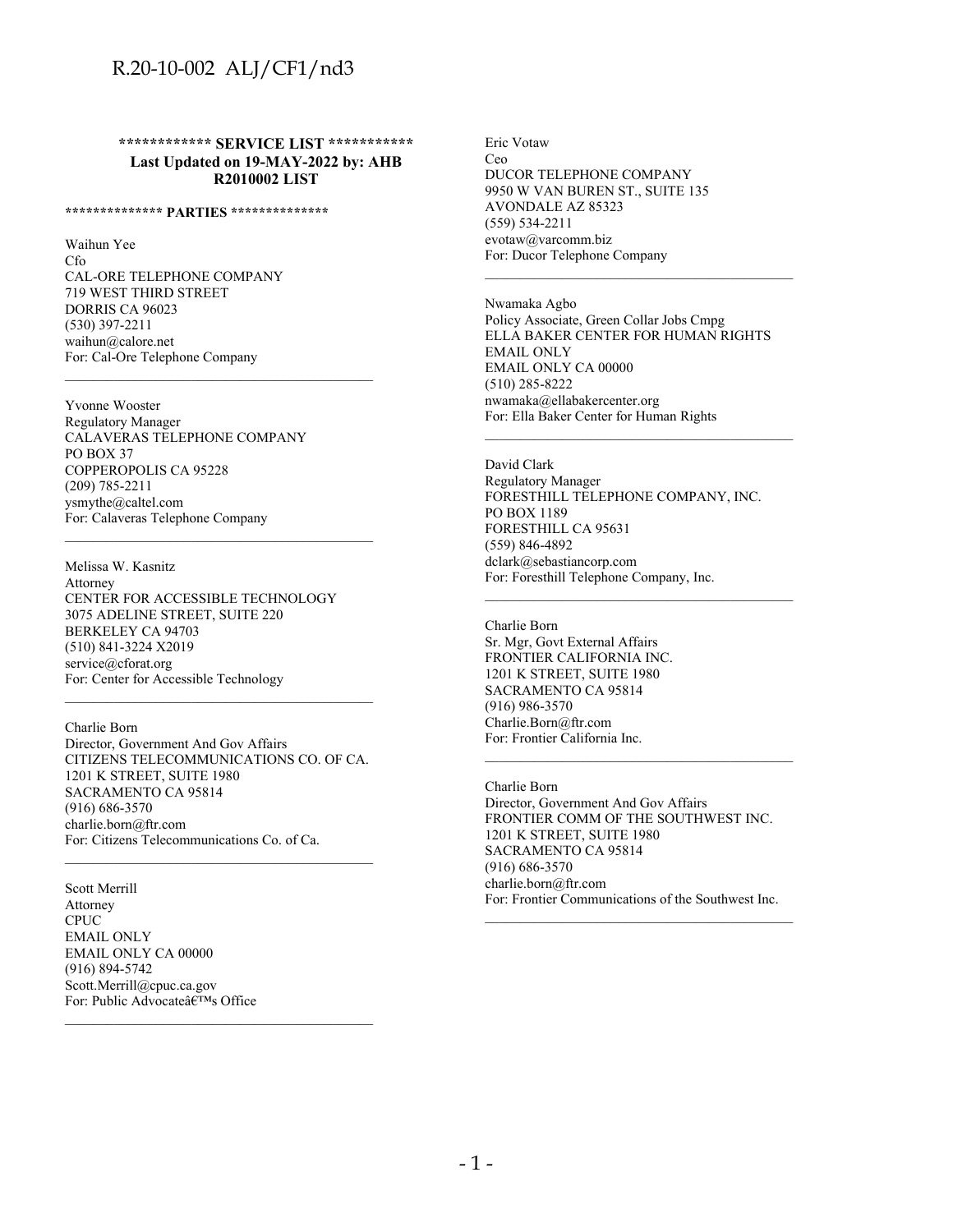Charlie Born Director, Government And Gov Affairs FRONTIER COMMUNICATIONS OF AMERICA, INC 1201 K STREET, SUITE 1980 SACRAMENTO CA 95814 (916) 686-3570 charlie.born@ftr.com For: Frontier Communications of America, Inc

\_\_\_\_\_\_\_\_\_\_\_\_\_\_\_\_\_\_\_\_\_\_\_\_\_\_\_\_\_\_\_\_\_\_\_\_\_\_\_\_\_\_\_\_

#### Charlie Born

Director, Government And Gov Affairs FRONTIER COMMUNICATIONS ONLINE & LD 1201 K STREET, SUITE 1980 SACRAMENTO CA 95814 (916) 686-3570 charlie.born@ftr.com For: Frontier Communications Online and Long Distance Inc.

\_\_\_\_\_\_\_\_\_\_\_\_\_\_\_\_\_\_\_\_\_\_\_\_\_\_\_\_\_\_\_\_\_\_\_\_\_\_\_\_\_\_\_\_

\_\_\_\_\_\_\_\_\_\_\_\_\_\_\_\_\_\_\_\_\_\_\_\_\_\_\_\_\_\_\_\_\_\_\_\_\_\_\_\_\_\_\_\_

Pelicia E. Hall GLOBAL TEL\*LINK CORPORATION 3120 FAIRVIEW PARK DRIVE, SUITE 300 FALLS CHURCH VA 22042 (703) 955-3910 Pelicia.Hall@viapath.com For: Global Tel\*Link Corporation

Gail Long Manager, State Governmenet Affair HAPPY VALLEY TELEPHONE CO. PO BOX 1004 REDMOND OR 97756 (541) 516-8210 gail.long@tdstelecom.com For: Happy Valley Telephone Co. \_\_\_\_\_\_\_\_\_\_\_\_\_\_\_\_\_\_\_\_\_\_\_\_\_\_\_\_\_\_\_\_\_\_\_\_\_\_\_\_\_\_\_\_

Gail Long Manager, State Governmenet Affair HORNITOS TELEPHONE COMPANY PO BOX 1004 REDMOND OR 97756 (541) 516-8210 gail.long@tdstelecom.com For: Hornitos Telephone Company \_\_\_\_\_\_\_\_\_\_\_\_\_\_\_\_\_\_\_\_\_\_\_\_\_\_\_\_\_\_\_\_\_\_\_\_\_\_\_\_\_\_\_\_

Ken Dawson

Director Contracts And Regulatory INMATE CALLING SOLUTIONS, LLC 2200 DANBURY STREET SAN ANTONIO TX 78217 (210) 581-8104 kdawson@icsolutions.com For: Inmate Calling Solutions, LLC \_\_\_\_\_\_\_\_\_\_\_\_\_\_\_\_\_\_\_\_\_\_\_\_\_\_\_\_\_\_\_\_\_\_\_\_\_\_\_\_\_\_\_\_ Cindy Foster Controller INTELLETRACE, INC. 936 B 7TH ST., 122 NOVATO CA 94945 (415) 493-2200 cfoster@intelletrace.com For: Intelletrace, Inc.

#### David Clark

Regulatory Manager KERMAN TELEPHONE COMPANY 811 SOUTH MADERA AVENUE KERMAN CA 93630 (559) 846-4892 dclark@sebastiancorp.com For: Kerman Telephone Company

\_\_\_\_\_\_\_\_\_\_\_\_\_\_\_\_\_\_\_\_\_\_\_\_\_\_\_\_\_\_\_\_\_\_\_\_\_\_\_\_\_\_\_\_

\_\_\_\_\_\_\_\_\_\_\_\_\_\_\_\_\_\_\_\_\_\_\_\_\_\_\_\_\_\_\_\_\_\_\_\_\_\_\_\_\_\_\_\_

Missie Burris Senior Analyst MCI COMMUNICATIONS SERVICES, LLC 5055 NORTH POINT PARKWAY ALPHARETTA GA 30022 (888) 605-0469 missie.burris@verizon.com For: MCI Communications Services LLC

Missie Burris Senior Analyst MCIMETRO ACCESS TRANSMISSION SERVICES 5055 NORTH POINT PARKWAY ALPHARETTA GA 30022 (888) 605-0469 missie.burris@verizon.com For: MCImetro Access Transmission Services, Corp.

\_\_\_\_\_\_\_\_\_\_\_\_\_\_\_\_\_\_\_\_\_\_\_\_\_\_\_\_\_\_\_\_\_\_\_\_\_\_\_\_\_\_\_\_

Tracy Rosenberg Executive Director MEDIA ALLIANCE 2830 20TH STREET SAN FRANCISCO CA 94110 (415) 746-9475 tracy@media-alliance.org For: MEDIA ALLIANCE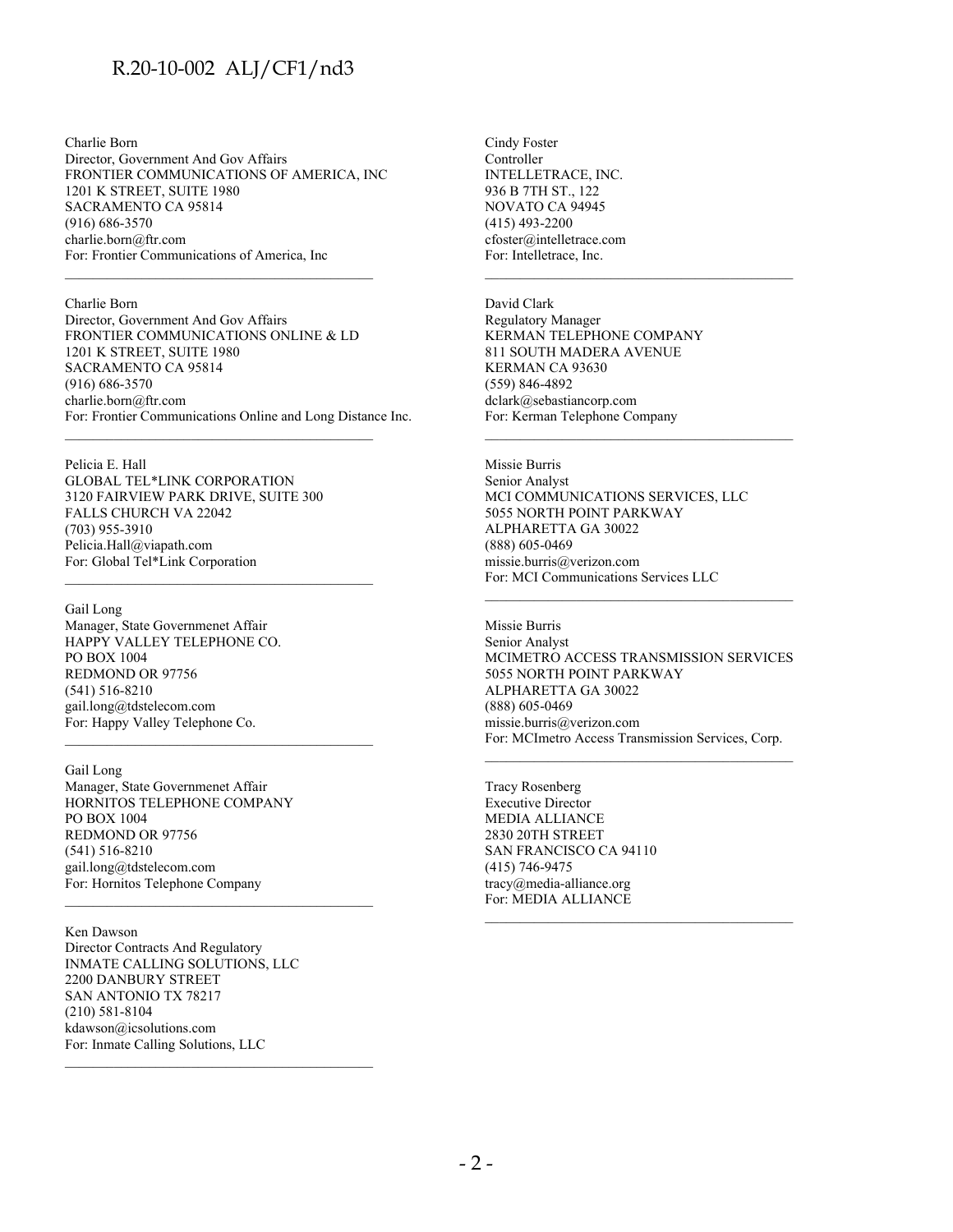Bill Pope President NCIC INMATE COMMUNICATIONS EMAIL ONLY EMAIL ONLY AA 00000 (903) 757-4455 bill.pope@ncic.com For: Network Communications International Corp. d/b/a NCIC Inmate Communications

Jeff Mcgowan Tax & Regulatory Manager PAY TEL COMMUNICATIONS, INC PO BOX 8179 GREENSBORO NC 27419 (336) 852-7419 JMcGowan@paytel.com For: Pay Tel Communications, Inc

Steven Bryan, Jr Regulatory Contact PINNACLES TELEPHONE COMPANY 340 LIVE OAK ROAD PAICINES CA 95043 (831) 389-4500 srbryanjr@pintelco.com For: Pinnacles Telephone Company

Stephen Raher General Counsel PRISON POLICY INITIATIVE PO BOX 127 NORTHAMPTON MA 01061 (413) 527-0845 X316 sraher@prisonpolicy.org For: Prison Policy Initiative

Pelicia E. Hall PUBLIC COMMUNICATIONS SERVICES, INC 3120 FAIRVIEW PARK DRIVE, SUITE 300 FALLS CHURCH VA 22042 (703) 955-3910 Pelicia.Hall@viapath.com For: Public Communications Services, Inc

Carole Urie Ceo RETURNING HOME FOUNDATION 668 N. COAST HWY. STE 236 LAGUNA BEACH CA 92651 (949) 494-4571 CaroleUrie@ReturningHomeFoundation.org For: Returning Home Foundation

Katherine Katcher Founder & Executive Director ROOT & REBOUND 1730 FRANKLIN ST., SUITE 300 OAKLAND CA 94612 (510) 279-4662 kkatcher@rootandrebound.org For: Root & Rebound

Michael S. J. Lozich SECURUS TECHNOLOGIES, LLC EMAIL ONLY EMAIL ONLY CA 00000 mlozich@securustechnologies.com For: Securus Technologies, LLC

\_\_\_\_\_\_\_\_\_\_\_\_\_\_\_\_\_\_\_\_\_\_\_\_\_\_\_\_\_\_\_\_\_\_\_\_\_\_\_\_\_\_\_\_

\_\_\_\_\_\_\_\_\_\_\_\_\_\_\_\_\_\_\_\_\_\_\_\_\_\_\_\_\_\_\_\_\_\_\_\_\_\_\_\_\_\_\_\_

Al Baumgarner Finance Director SIERRA TELEPHONE COMPANY, INC. 49150 ROAD 426 OAKHURST CA 93644 (559) 642-0369 RegMgr@stcg.net For: Sierra Telephone Company, Inc.

Gloria M. Ing Sr Attorney SOUTHERN CALIFORNIA EDISON COMPANY 2244 WALNUT GROVE AVE ROSEMEAD CA 91770 (626) 302-6950 Gloria.ing@sce.com For: Southern California Edison Company

\_\_\_\_\_\_\_\_\_\_\_\_\_\_\_\_\_\_\_\_\_\_\_\_\_\_\_\_\_\_\_\_\_\_\_\_\_\_\_\_\_\_\_\_

\_\_\_\_\_\_\_\_\_\_\_\_\_\_\_\_\_\_\_\_\_\_\_\_\_\_\_\_\_\_\_\_\_\_\_\_\_\_\_\_\_\_\_\_

\_\_\_\_\_\_\_\_\_\_\_\_\_\_\_\_\_\_\_\_\_\_\_\_\_\_\_\_\_\_\_\_\_\_\_\_\_\_\_\_\_\_\_\_

Pelicia E. Hall TELMATE, LLC 3120 FAIRVIEW PARK DRIVE, SUITE 300 FALLS CHURCH VA 22042 (703) 955-3910 Pelicia.Hall@viapath.com For: Telmate, LLC

Vinhcent Le Counsel - Telecom & Tech THE GREENLINING INSTITUTE 360 14TH STREET 2ND FL OAKLAND CA 94612 (510) 898-2053 VinhcentL@Greenlining.org For: The Greenlining Institute \_\_\_\_\_\_\_\_\_\_\_\_\_\_\_\_\_\_\_\_\_\_\_\_\_\_\_\_\_\_\_\_\_\_\_\_\_\_\_\_\_\_\_\_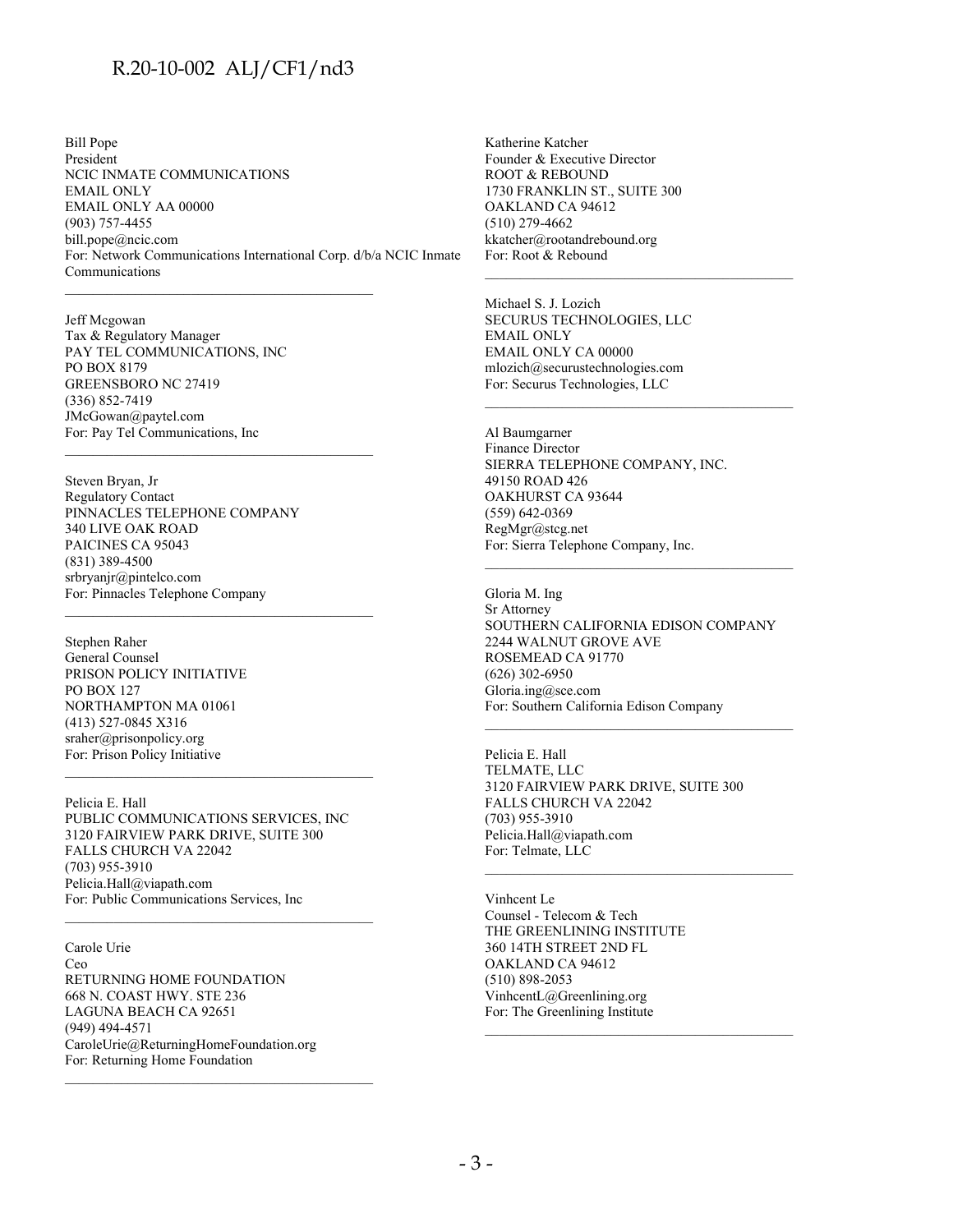Richard Williams Chief Financial Officer THE PONDEROSA TELEPHONE COMPANY 47034 ROAD 201 O'NEALS CA 93645 (559) 868-6392 regulatory@ponderosatel.com For: The Ponderosa Telephone Company \_\_\_\_\_\_\_\_\_\_\_\_\_\_\_\_\_\_\_\_\_\_\_\_\_\_\_\_\_\_\_\_\_\_\_\_\_\_\_\_\_\_\_\_

James Lowers President & Ceo THE SISKIYOU TELEPHONE COMPANY PO BOX 157 ETNA CA 96027 (530) 467-6171 j.lowers@siskiyoutelephone.com For: The Siskiyou Telephone Company \_\_\_\_\_\_\_\_\_\_\_\_\_\_\_\_\_\_\_\_\_\_\_\_\_\_\_\_\_\_\_\_\_\_\_\_\_\_\_\_\_\_\_\_

Brenda Villanueva Managing Director And Lead Counsel THE UTILITY REFORM NETWORK 785 MARKET STREET SUITE 1400 SAN FRANCISCO CA 94103 (415) 929-8876 BVillanueva@turn.org For: The Utility Reform Network (TURN)

B. Lynn Follansbee Vp - Policy & Advocacy USTELECOM - THE BROADBAND ASSOCIATION 601 NEW JERSEY AVENUE, N.W., STE. 600 WASHINGTON DC 20001 (202) 326-7256 LFollansbee@USTelecom.org For: USTelecom - The Broadband Association

\_\_\_\_\_\_\_\_\_\_\_\_\_\_\_\_\_\_\_\_\_\_\_\_\_\_\_\_\_\_\_\_\_\_\_\_\_\_\_\_\_\_\_\_

Pelicia E. Hall VALUE-ADDED COMMUNCATIONS, INC. 3120 FAIRVIEW PARK DRIVE, SUITE 300 FALLS CHURCH VA 22042 (703) 955-3910 Pelicia.Hall@viapath.com For: Value-Added Communcations, Inc.

\_\_\_\_\_\_\_\_\_\_\_\_\_\_\_\_\_\_\_\_\_\_\_\_\_\_\_\_\_\_\_\_\_\_\_\_\_\_\_\_\_\_\_\_

\_\_\_\_\_\_\_\_\_\_\_\_\_\_\_\_\_\_\_\_\_\_\_\_\_\_\_\_\_\_\_\_\_\_\_\_\_\_\_\_\_\_\_\_

Brenda Shepard Chief Financial Officer VOLCANO TELEPHONE COMPANY 20000 HWY 88 PINE GROVE CA 95665 (209) 296-1447 Brendas@VolcanoTel.com For: Volcano Telephone Company

Gail Long Manager, State Government Affairs WINTERHAVEN TELEPHONE COMPANY PO BOX 1004 REDMOND OR 97756 (541) 516-8210 gail.long@tdstelecom.com For: Winterhaven Telephone Company

Bianca Tylek Exe. Dir. WORTH RISES 168 CANAL STREET, APT. 3H NEW YORK NY 10019 (973) 650-4277 BTylek@WorthRises.org For: Californians for Jail and Prison Phone Justice Coalition

\_\_\_\_\_\_\_\_\_\_\_\_\_\_\_\_\_\_\_\_\_\_\_\_\_\_\_\_\_\_\_\_\_\_\_\_\_\_\_\_\_\_\_\_

\_\_\_\_\_\_\_\_\_\_\_\_\_\_\_\_\_\_\_\_\_\_\_\_\_\_\_\_\_\_\_\_\_\_\_\_\_\_\_\_\_\_\_\_

Erin Palacios Sr Staff Attorney YOUTH LAW CENTER 832 FOLSOM STREET, STE. 700 SAN FRANCISCO CA 94107 (415) 413-4127 EPalacios@YLC.org For: Youth Law Center (YLC)

#### **\*\*\*\*\*\*\*\*\*\* STATE EMPLOYEE \*\*\*\*\*\*\*\*\*\*\***

\_\_\_\_\_\_\_\_\_\_\_\_\_\_\_\_\_\_\_\_\_\_\_\_\_\_\_\_\_\_\_\_\_\_\_\_\_\_\_\_\_\_\_\_

#### **\*\*\*\*\*\*\*\*\* INFORMATION ONLY \*\*\*\*\*\*\*\*\*\***

Francis Jett ALVARADOSMITH, APC 633 W. FIFTH STREET, SUITE 900 LOS ANGELES CA 90071 (213) 229-2400 fjett@alvaradosmith.com

Alco Robinson Assistant AT&T 1215 K ST. ROOM 1600 SACRAMENTO CA 95814 alco.robinson@att.com

Ross Johnson Dir - Regulatory AT&T SERVICE, INC. 430 BUSH STREET, 5TH FL, STE 29 SAN FRANCISCO CA 94108 (415) 417-5028 RJ2397@att.com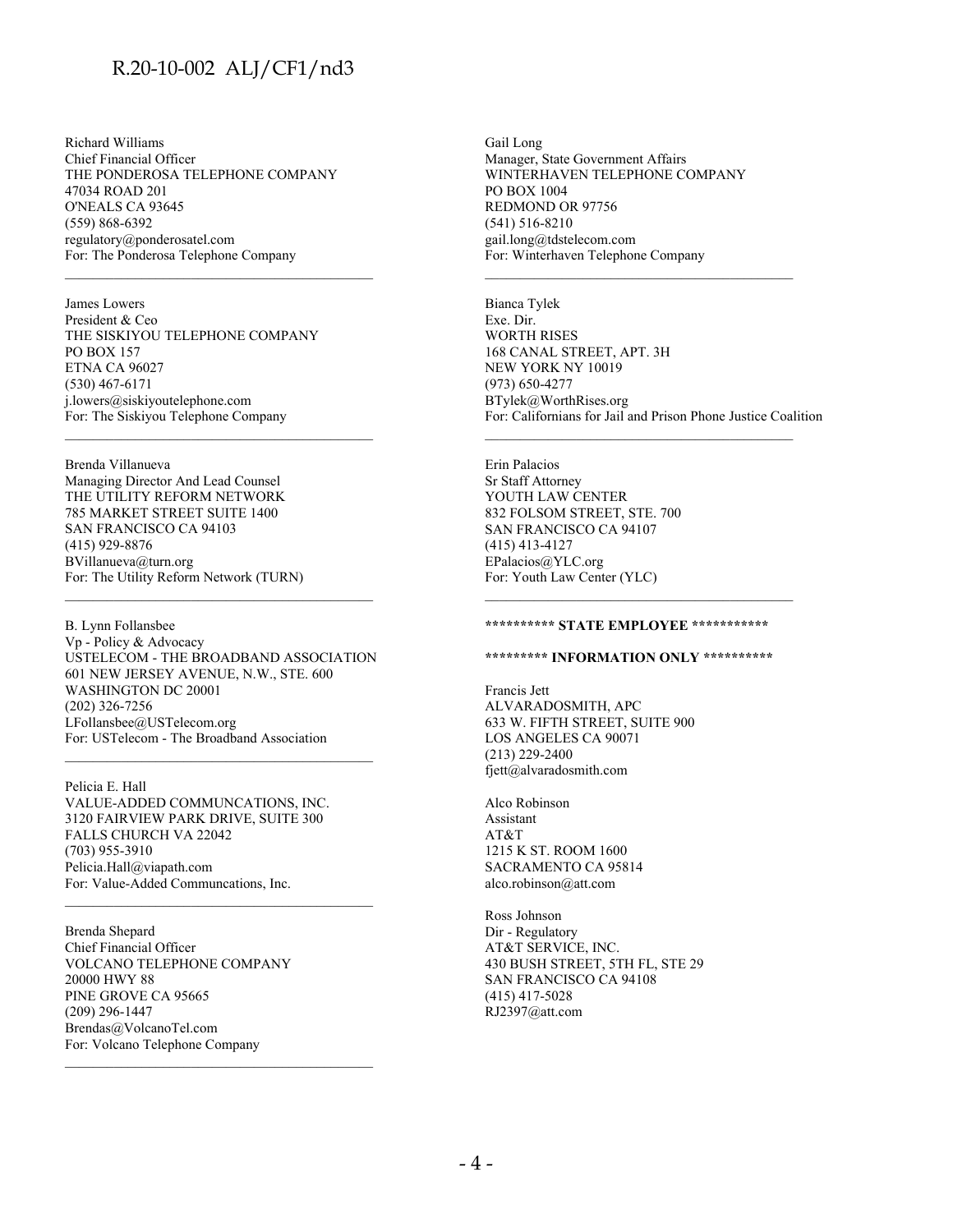Lisl Brunner Avp â $\varepsilon$ " Senior Legal Counsel AT&T SERVICES, INC. 1120 20TH ST NW WASHINGTON DC 20036 lb8072@att.com

Margaret Thomson Avp - Sr. Legal Counsel AT&T SERVICES, INC. 430 BUSH STREET, ROOM 366 SAN FRANCISCO CA 94108 (415) 268-8977 MT4348@att.com For: AT&T Corp. (collectively Pacific Bell Telephone Company d/b/a AT&T California, AT&T Corp., Teleport Communications America, LLC, SBC Long Distance, LCC d/b/a AT&T Long Distance)

\_\_\_\_\_\_\_\_\_\_\_\_\_\_\_\_\_\_\_\_\_\_\_\_\_\_\_\_\_\_\_\_\_\_\_\_\_\_\_\_\_\_\_\_

James Ahlstedt Public Advocates Office 505 Van Ness Avenue San Francisco CA 94102 3298 (415) 703-3196 ja7@cpuc.ca.gov

Andrew Aliabadi Communications Division 505 Van Ness Avenue San Francisco CA 94102 3298 (415) 703-5184 aa5@cpuc.ca.gov

Darren Lee Office Manager BRB LAW LLP EMAIL ONLY EMAIL ONLY CA 00000 darren@brblawgroup.com

Patrick M. Rosvall Partner BRB LAW LLP EMAIL ONLY EMAIL ONLY CA 00000 patrick@brblawgroup.com

Sarah J. Banola Partner BRB LAW LLP EMAIL ONLY EMAIL ONLY CA 00000 (973) 903-0189 sarah@brblawgroup.com

Sean P. Beatty Partner BRB LAW LLP EMAIL ONLY EMAIL ONLY CA 00000 Sean@BRBLawGroup.com

Betty Sanders BRIGHT HOUSE NETWORKS INFO SERVICES CA 12405 POWERSCOURT DRIVE ST. LOUIS MO 63131 (314) 394-9876 betty.sanders@charter.com For: Bright House Networks Information Services (California), LLC

Michael Pryor Counsel BROWNSTEIN HYATT FARBER SCHRECK LLP 1155 F STREET NW, STE. 1200 WASHINGTON DC 20004 (202) 383-4706 MPryor@bhfs.com

Angela F. Collins CAHILL GORDON & REINDEL LLP 1990 K STREET, N.W., SUITE 950 WASHINGTON DC 20006 (202) 862-8900 acollins@cahill.com

Cherie R. Kiser CAHILL GORDON & REINDEL LLP 1990 K STREET, N.W. SUITE 950 WASHINGTON DC 20006 (202) 862-8900 CKiser@Cahill.com

Betty Sanders Vp Telephone Regulatory CHARTER FIBERLINK CA-CCO, LLC 12405 POWERSCOURT DRIVE ST. LOUIS MO 63131 (314) 394-9876 DL-CPUCNotices@charter.com

John Gutierrez Dir - Gov'T Affairs COMCAST PHONE OF CALIFORNIA, LLC 3055 COMCAST PLACE LIVERMORE CA 94551 (925) 424-0164 John Gutierrez@comcast.com For: Comcast Phone of California, LLC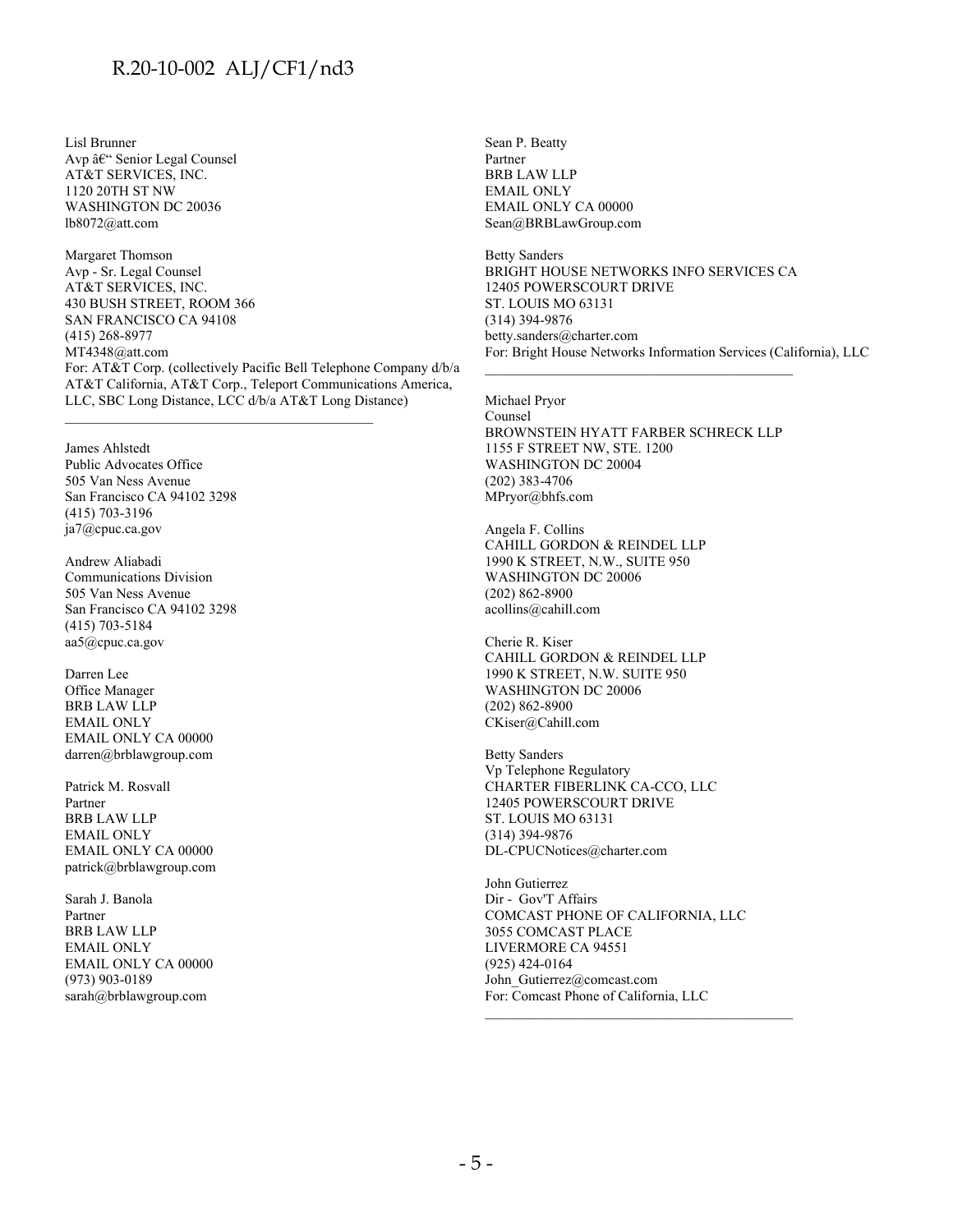Darren Lee Regulatory Legal Secretary COOPER, WHITE & COOPER LLP EMAIL ONLY EMAIL ONLY AA 00000 (415) 433-1900 smalllecs@cwclaw.com

Mark Dinunzio Dir COX CALIFORNIA TELCOM, LLC 5887 COPLEY DR, STE 300, STATION 2097-11 SAN DIEGO CA 92111 (623) 328-3252 Mark.Dinunzio@cox.com For: Cox California Telcom, LLC

\_\_\_\_\_\_\_\_\_\_\_\_\_\_\_\_\_\_\_\_\_\_\_\_\_\_\_\_\_\_\_\_\_\_\_\_\_\_\_\_\_\_\_\_

Kristen Camuglia COX COMMUNICATIONS 5887 COPLEY DRIVE, STE. 300 SAN DIEGO CA 92111 (949) 563-8278 Kristen.Camuglia@cox.com

Marcie Evans COX COMMUNICATIONS 5887 COPLEY DRIVE, STE. 300 SAN DIEGO CA 92111 (858) 836-7313 Marcie.Evans@Cox.com

Legal Division CPUC EMAIL ONLY EMAIL ONLY CA 00000 AppRhg@cpuc.ca.gov

Patrick Hoglund CPUC - ORA EMAIL ONLY EMAIL ONLY CA 00000 (415) 703-2479 patrick.hoglund@cpuc.ca.gov

Benny Corona Public Advocates Office 505 Van Ness Avenue San Francisco CA 94102 3298 (415) 703-3472 bcr@cpuc.ca.gov

DAVIS WRIGHT TREMAINE LLP 505 MONTGOMERY STREET, STE 800 SAN FRANCISCO CA 94111 dwtcpucdockets@dwt.com

David Huang DAVIS WRIGHT TREMAINE LLP EMAIL ONLY EMAIL ONLY CA 00000 davidhuang@dwt.com For: Comcast Phone of California, LLC

Suzanne Toller Attorney DAVIS WRIGHT TREMAINE LLP 505 MONTGOMERY STREET, SUITE 800 SAN FRANCISCO CA 94111-6533 (415) 276-6536 SuzanneToller@dwt.com For: Comcast Phone of California, LLC

\_\_\_\_\_\_\_\_\_\_\_\_\_\_\_\_\_\_\_\_\_\_\_\_\_\_\_\_\_\_\_\_\_\_\_\_\_\_\_\_\_\_\_\_

\_\_\_\_\_\_\_\_\_\_\_\_\_\_\_\_\_\_\_\_\_\_\_\_\_\_\_\_\_\_\_\_\_\_\_\_\_\_\_\_\_\_\_\_

Kristin L. Jacobson Attorney DLA PIPER LLP (US) 400 CAPITOL MALL, STE. 2400 SACRAMENTO CA 95814 (707) 816-7583 Kristin.Jacobson@us.DLApiper.com For: CTIA \_\_\_\_\_\_\_\_\_\_\_\_\_\_\_\_\_\_\_\_\_\_\_\_\_\_\_\_\_\_\_\_\_\_\_\_\_\_\_\_\_\_\_\_

Cathleen A. Fogel Administrative Law Judge Division RM. 5101 505 Van Ness Avenue San Francisco CA 94102 3298 (415) 703-1809 cf1@cpuc.ca.gov

Pouneh Ghaffarian Executive Division RM. 5025 505 Van Ness Avenue San Francisco CA 94102 3298 (415) 703-1317 pxg@cpuc.ca.gov

Brianna Grant Executive Division 300 Capitol Mall Sacramento CA 95814 4309 (916) 894-5723 bgr@cpuc.ca.gov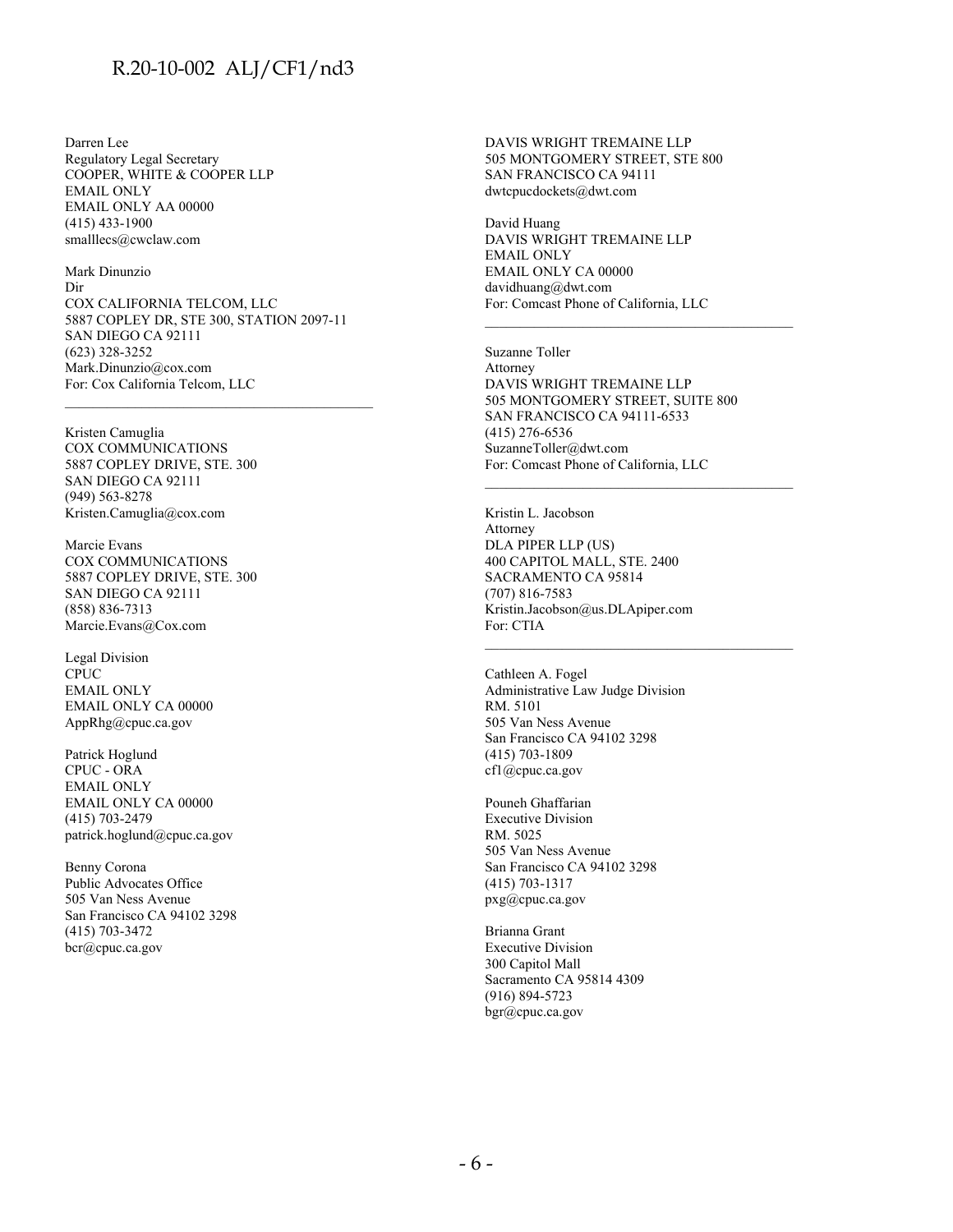Daniel Marshall Litigation Director HUMAN RIGHTS DEFENSE CENTER EMAIL ONLY EMAIL ONLY CA 00000 dmarshall@humanrightsdefensecenter.org

Kathrine Browne HUMAN RIGHTS DEFENSE CENTER 509 OLIVE WAY, SUITE 855 SEATTLE WA 98101 (206) 257-1355 kbrowne@humanrightsdefensecenter.org

Paul Wright Executive Director HUMAN RIGHTS DEFENSE CENTER EMAIL ONLY EMAIL ONLY CA 00000 pwright@prisonlegalnews.org

Robert Haga Administrative Law Judge Division RM. 5006 505 Van Ness Avenue San Francisco CA 94102 3298 (415) 703-2538 rwh@cpuc.ca.gov

Corwin Hockema Legal Division 300 Capitol Mall Sacramento CA 95814 4309 (415) 703-3444 chk@cpuc.ca.gov

Brian Hom Consumer Protection and Enforcement Division 505 Van Ness Avenue San Francisco CA 94102 3298 (415) 703-2696 bh3@cpuc.ca.gov

Kim Hua Communications Division AREA 3-D 505 Van Ness Avenue San Francisco CA 94102 3298 (415) 703-5207 kch@cpuc.ca.gov

Tim Mcateer President & Gm INMATE CALLING SOLUTIONS, LLC EMAIL ONLY EMAIL ONLY AA 00000 (210) 572-9570 tmcateer@icsolutions.com For: Inmate Calling Solutions, LLC d/b/a ICSolutions

\_\_\_\_\_\_\_\_\_\_\_\_\_\_\_\_\_\_\_\_\_\_\_\_\_\_\_\_\_\_\_\_\_\_\_\_\_\_\_\_\_\_\_\_

Sharon R. Warren Consultant INTESERRA CONSULTING GROUP, INC. 151 SOUTHHALL LANE, SUITE 450 MAITLAND FL 32751 (407) 740-3005 swarren@inteserra.com For: Network Communications International Corp. d/b/a NCIC Inmate Communications

JENNER & BLOCK LLP 515 SOUTH FLOWER STREET 3300 LOS ANGELES CA 90071 (213) 239-5130 CPUCfilings@jenner.com

Zeb C. Zankel Partner JENNER & BLOCK LLP 633 WEST 5TH STREET, STE. 3600 LOS ANGELES CA 90071-2054 (213) 239-2243 ZZankel@Jenner.com For: Charter Fiberlink CA-CCO, LLC

\_\_\_\_\_\_\_\_\_\_\_\_\_\_\_\_\_\_\_\_\_\_\_\_\_\_\_\_\_\_\_\_\_\_\_\_\_\_\_\_\_\_\_\_

Ana Maria Johnson Public Advocates Office AREA 2-D 505 Van Ness Avenue San Francisco CA 94102 3298 (415) 703-2795 aj1@cpuc.ca.gov

Rachelle Chong Counsel LAW OFFICE OF RACHELLE CHONG 345 WEST PORTAL AVENUE, STE. 110 SAN FRANCISCO CA 94127 (415) 735-0378 Rachelle@ChongLaw.net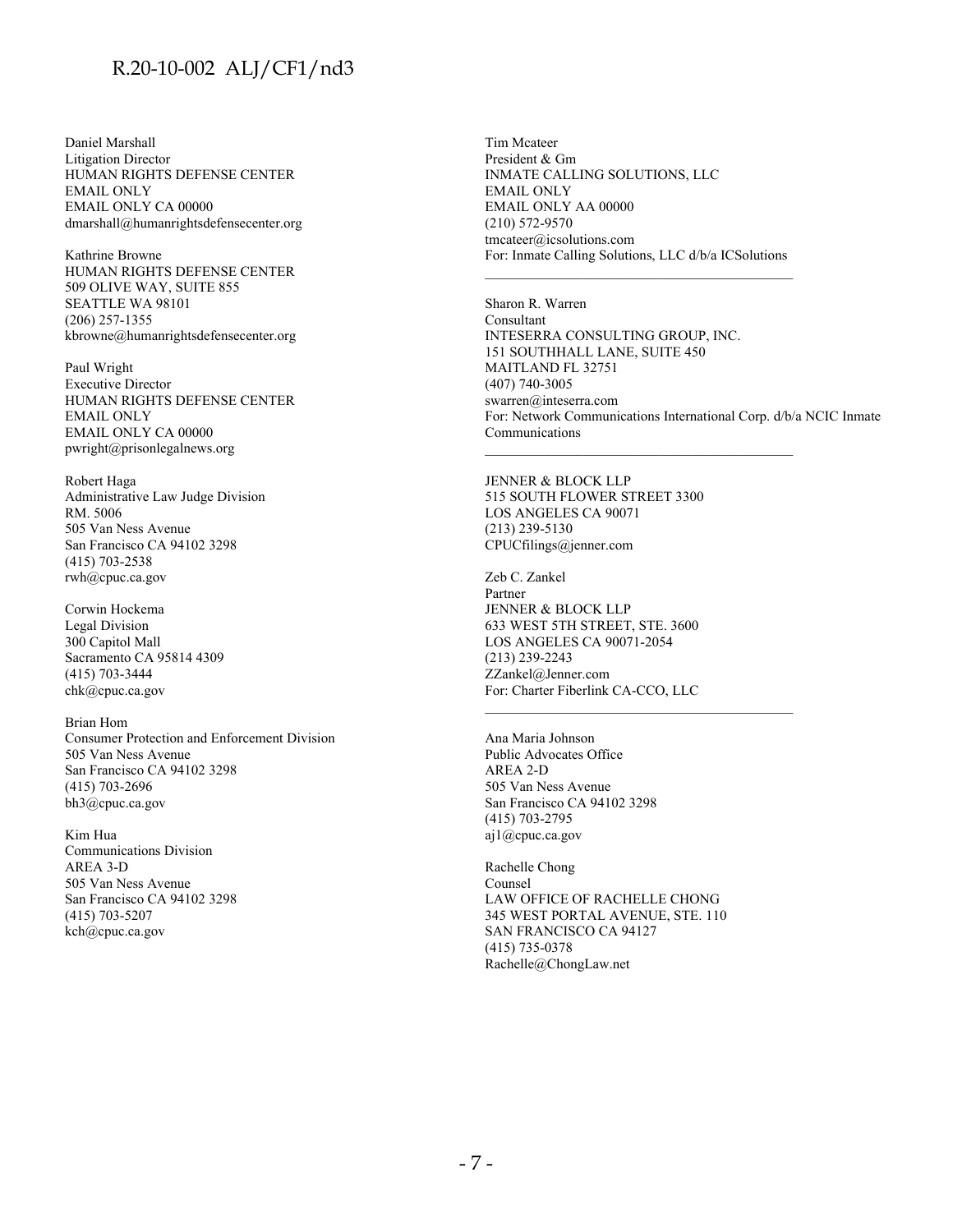Julie Lane Administrative Law Judge Division 505 Van Ness Avenue San Francisco CA 94102 3298 (415) 703-1070 ju1@cpuc.ca.gov

Diana L. Lee Public Advocates Office RM. 4107 505 Van Ness Avenue San Francisco CA 94102 3298 (415) 703-4342 dil@cpuc.ca.gov

Joshua Lin Public Advocates Office 505 Van Ness Avenue San Francisco CA 94102 3298 (415) 703-1691 jou@cpuc.ca.gov

Martin Mattes Attorney NOSSAMAN LLP 50 CALIFORNIA STREET, 34TH FL. SAN FRANCISCO CA 94111 (415) 398-3600 MMattes@Nossaman.com

Fassil Finkile Avp - Regulatory PACIFIC BELL 430 BUSH STREET, 5TH FLOOR SAN FRANCISCO CA 94108 (415) 417-5033 att-regulatory-ca@att.com

Sue Burrell PACIFIC JUVENILE DEFENDER CENTER PO. BOX 151387 SAN RAFAEL CA 94915 (415) 320-2150 sue@pjdc.org

Lee G. Petro Counsel PILLSBURY WINTHROP SHAW PITTMAN LLP 1200 SEVENTEENTH STREET, NW WASHINGTON DC 20036 (202) 663-8000 Lee.Petro@PillsburyLaw.com For: Network Communications International Corporation dba NCIC Inmate Communications

Beckie Phanh Administrative Law Judge Division 505 Van Ness Avenue San Francisco CA 94102 3298 (415) 696-7352 bx1@cpuc.ca.gov

Central Files SAN DIEGO GAS & ELECTRIC COMPANY 8330 CENTURY PARK CT, CP31-E SAN DIEGO CA 92123-1530 (858) 654-1240 CentralFiles@SempraUtilities.com

Joshua M. Martin Sr. Vp & General Counsel SECURUS TECHNOLOGIES, LLC 4000 INTERNATIONAL PARKWAY CARROLLTON TX 75007 (972) 277-0300 joshuamartin@securustechnologies.com

Brian Ryan Principal Manager SOUTHERN CALIFORNIA EDISON 2 INNOVATION WAY POMONA CA 91768 (909) 274-1004 carriers@sce.com

Case Administration SOUTHERN CALIFORNIA EDISON COMPANY 2244 WALNUT GROVE AVE. ROSEMEAD CA 91770 (626) 302-6906 Case.Admin@sce.com

Paul C. Besozzi SQUIRE PATTON BOGGS (US) LLP 2550 M STREET, NW WASHINGTON DC 20037 (202) 457-6000 paul.besozzi@squirepb.com

Kerriann Sheppard Legal Division 300 Capitol Mall Sacramento CA 95814 4309 (916) 327-6771 sk6@cpuc.ca.gov